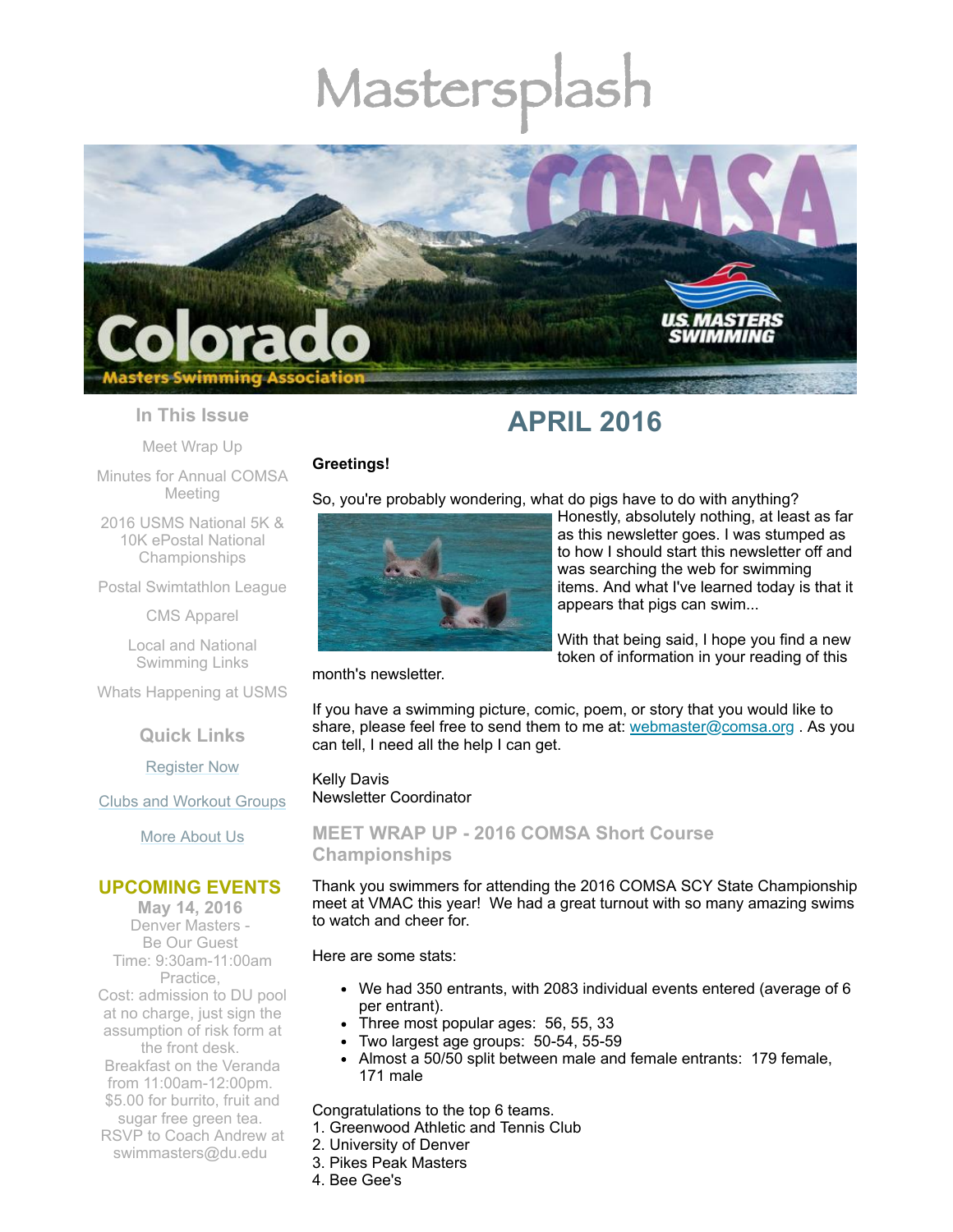**June 19, 2016 July 3, 2016** 2016 USMS National 5K & 10K ePostal National Championships Lowry Pool (775 Akron Way, Denver) Time:7:00 am To reserve a lane: [nicolevanderpoel@msn.com](mailto:nicolevanderpoel@msn.com) *[Additional](http://www.comsa.org/events/2016/2016%205K%20and%2010K%20postal%20National%20Champioships.pdf) details*

# **ONGOING EVENTS**

COMSA Registration [registration](http://www.comsa.org/joining/index.html) link

 2016 Check off Challenge [registration](http://www.usms.org/fitness/content/checkoff)

2016 Go The Distance [registration](http://www.usms.org/fitness/content/gothedistance) link

## **[Contact](mailto:swimkdavis@gmail.com)**

5. Thornton Masters

6. Fort Collins Area Swim Team

We are heading back to Grand Junction next year to swim at Mesa University's el Pomar Natatorium so mark your calendars for March 24-26, 2017. Be prepared for another fun, very social weekend of swimming! Keep an eye out for more details coming in the future.

Lastly we will be putting together a State Meet Committee for future meets. We are looking for help in coordinating timers, hospitality, meet social, t-shirt design, check-in and awards. If any of these areas interest you please contact Stacy [Broncucia.](mailto:sbroncucia@gmail.com)

Here are a few [pictures](http://www.comsa.org/events/2016/2016COMSA_Gallery.html) from the swim meet. (Courtesy of Eduardo Cruz)

# <span id="page-1-0"></span>**MINUTES FOR ANNUAL COMSA MEETING**

The annual COMSA general business meeting was held at the COMSA Short Course Championships meet on April 2, 2016 at 8:30 am.

#### **Meeting Minutes**

- 1. Chair Brian Hoyt welcomed everyone to the annual state meet and thanked the organizers and volunteers
- 2. The Jack Buchannan Service Awards were presented:
	- Carol Craft
	- o Kelly Davis
- 3. The following
	- officer positions were uncontested and therefor decided by acclimation: Chair -Brian Hoyt
		- Vice Chair Stacy Broncucia
		- Secretary Heather Hagadorn
		- Treasurer Susan Nolte
		- Registrar Marcia Anziano
- 4. Next year's state meet will be held in Grand Junction, March 24-26, 2017
- 5. There were no discussion items and the meeting was adjourned

# <span id="page-1-1"></span>**2016 USMS National 5K & 10K ePostal National Championships**

Spring is in the air, open water swimming and outdoor pools will be opening soon. It must be time for the 2016 USMS National 5K & 10K ePostal National Championships!!

There are 5 ePostal Swims the USMS ePostal National Championship Series: One Hour in January, 5K & 10K May 15th - Sept 15th, 3000 yd & 6000 yd Sept 15th - Nov 15th. Once you complete an ePostal, you enter online via the event host and you compete Nationally with other participants in your age group! If you complete all 5 in a year, you receive a "cool" patch from USMS. However, if you complete any one of the ePostals in Colorado, you receive a "super cool" Colorado Goes Postal Cap!

Date: Sunday, June 19, 2016 & July 3, 2016 Time: 7:00 am Location: Lowry Pool (775 Akron Way, Denver) [Additional](http://www.comsa.org/events/2016/2016%205K%20and%2010K%20postal%20National%20Champioships.pdf) Details

## <span id="page-1-2"></span>**2016 POSTAL SWIMTATHLON LEAGUE**

Calling all Masters Swimmers and Coaches! Challenge yourselves with a completely new USMS Sanctioned Year Long Postal Event! The 2016 Postal Swimtathlon League originated by Flow Swimmers in Montana, is a fun way to